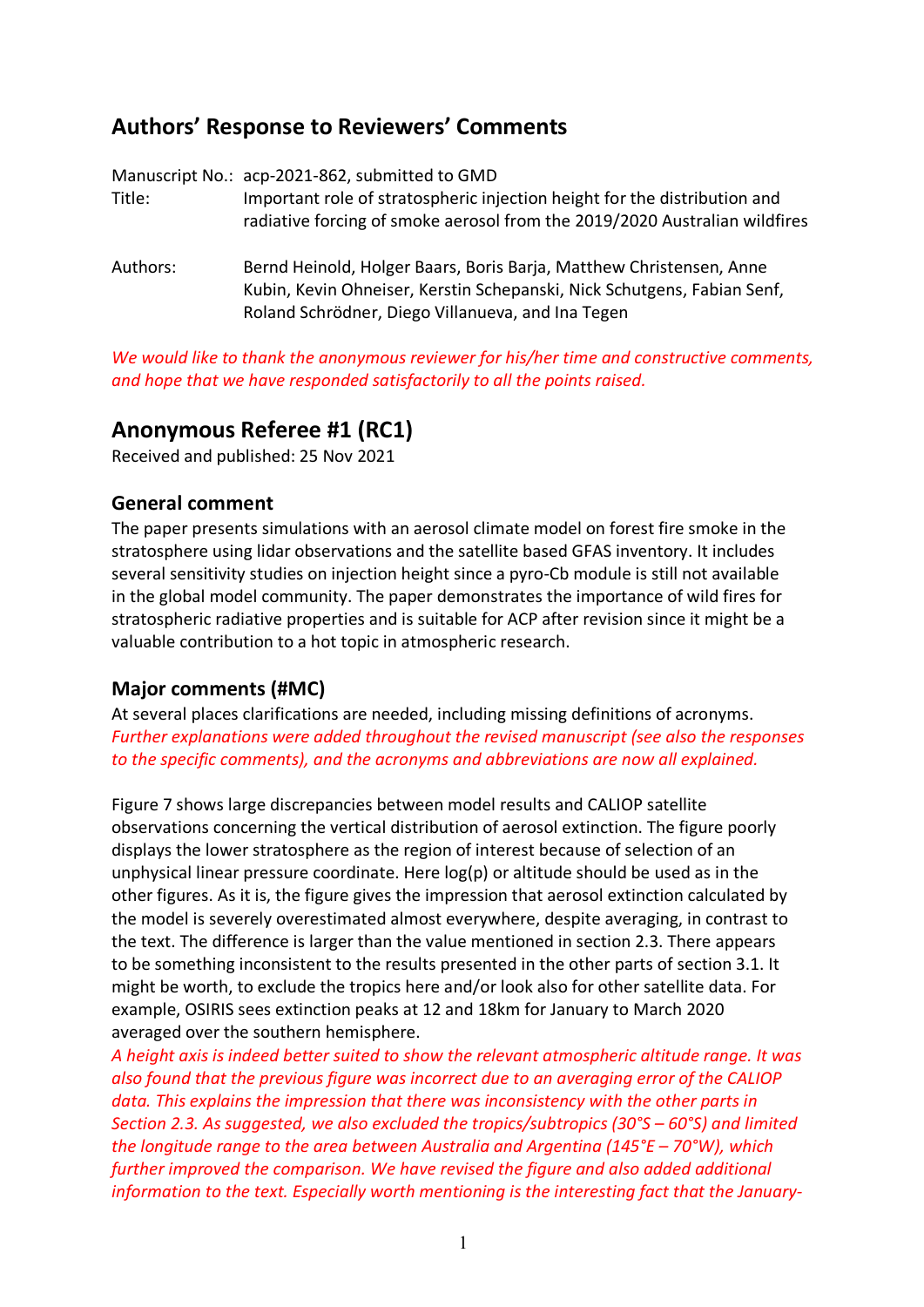#### *March 2020 period (brown line in Fig. 7) has almost an order of magnitude more aerosol retrievals in the UTLS than the averaging periods before. This is clearly a response to the Australian wildfires.*

Figure 8 would be better with satellite observations for AOT included. There are datasets of several instruments available. At least refer to Fig.1 here and use similar color bars with the same units. It looks like that the model overestimates the perturbation at Antarctica. Concerning uncertainties, it should be also taken into account that in 2019 the stratosphere was perturbed by volcanic eruptions.

*Figure 1b is shown here mainly to qualitatively illustrate the hemisphere-wide spread of the Australian smoke plume. As we also explain later in response to a specific comment, Fig. 1b and Fig. 8a are not directly comparable. Fig. 1b shows the anomaly from total long-term mean AOT. In the other hand, Fig. 8 is intended to show only the smoke AOT from the four pyroCb days.*

*The AVHRR instrument can only detect AOT over cloud-free, non-glint water surfaces. Therefore, there are no valid retrievals and subsequently daily means for each original 0.1°x0.1° pixel and day. For Fig. 1b, the original 0.1°x0.1° AVHRR data is compiled onto a grid with a spatial resolution of 1°x1° to account for sufficient samples in the temporal mean. 1°x1° pixels with less than 300 valid retrievals in January 2020 (i.e. approx. 10% of the potentially available 100 0.1°-pixels on each of the 31 days) are not considered in the spatial and temporal averaging for January 2020. This corresponds to a data coverage of approximately 10% of the 3100 potentially available retrievals for each 1°x1° grid cell (100 0.1°-pixels times 31 days).*

*In addition, we agree with the reviewer that other influencing factors, such as a stratospheric volcanic eruption, might have contributed to the AOT anomaly in Fig. 1b. This is another reason why a comparison with the model results in Fig. 8a, which only shows the AOT of the Australian smoke, is difficult. Note that no AVHRR observations are available over Antarctica, and even in January the instrument is rarely able to measure the AOT near 60°S. This information will be added in a brief manner in the figure caption and a more detailed explanation will be given in Section 2.3. The absence of robust mean observations is depicted as a white area in Fig. 1b.*

*Since the AVHRR instrument can only observe AOT over non-glint water surfaces, missing values over Antarctica, however, do not in any way imply a model overestimation, as shown by the comparison with AERONET AOTs in Fig. 3, which rather indicate an underestimation.*

#### **Specific comments (#SC)**

Page 1, line 19: Is the amount of injected smoke from this study or from the literature? *This is the amount of stratospheric fire aerosol calculated by the model in this study. However, the value is also consistent with the estimates in the literature (Khaykin et al., 2020; Hirsch and Koren, 2021; Peterson et al., 2021), as we explain in detail in the Introduction (references are not allowed in the abstract).*

Page 1, line 31: Also the global value should be provided in parentheses. *Done.*

Page 1, line 32: Provide also the value for all-sky. *The value of +0.50 W m-2 in the line before is actually that for all-sky conditions.*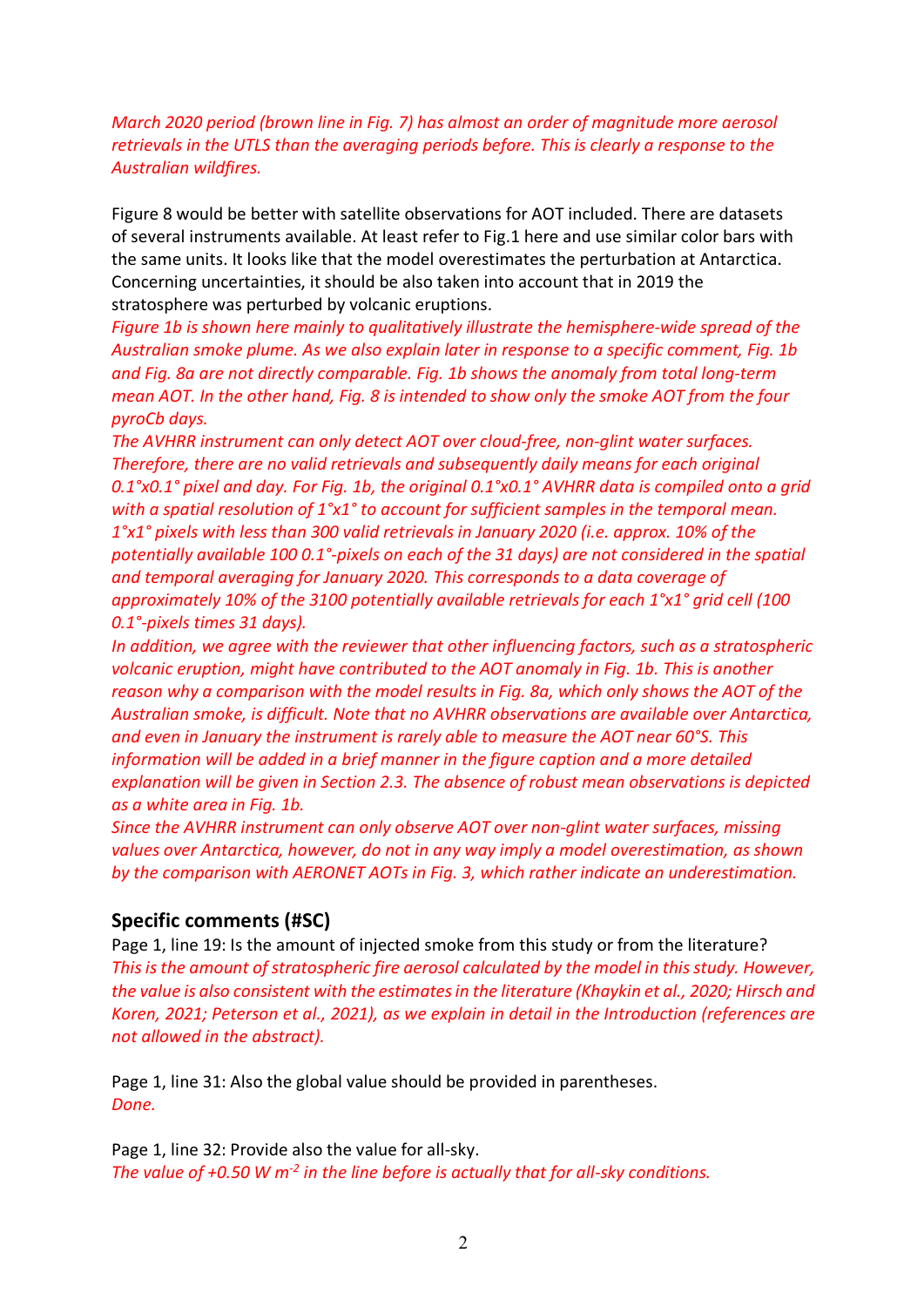Page 2, Figure 1 and line 10ff: Here only Fig 1a is mentioned, part 1b is mentioned first on page 6. More text is needed or the figure should be split. A definition for AOT is missing, including spellout and altitude range (Page 6 is too late). Why does AOT anomaly in Figure 1 differ from the one in Figure 8 by about a factor of 10?

*Figure 1b and the significant increase in atmospheric opacity in the southern hemisphere shown by the AOT anomaly in the AVHRR imagery is now already mentioned in the Introduction. The abbreviation AOT is now explained at this point in the text and in the caption of Figure 1. Throughout the manuscript we refer to the total column AOT.*

*As already explained in response to the main comments, the discrepancies between Fig. 1b and Fig. 8a are due to the different parameters shown. Fig. 1b shows the anomaly from the long-term average of the total AOT of the AVHRR satellite instrument while Fig. 8a shows only the AOT due to the four pyroCb days calculated from two different model scenarios. Furthermore, discrepancies result from the sampling bias of the satellite, as described above, so that local values can be significantly larger than a total monthly mean if the number of sampled days is below the total number of days in the month. In addition, other influencing factors, such as a stratospheric volcanic eruption, might have contributed to the AOT anomaly in Fig. 1b. We point this out more clearly in the text.*

Page 4, line 5: Why interpolation? The model output should be available at the time and the location of the measurements. Don't rely here on averages, especially not if the meteorology of the model is nudged to observations.

*Model results are generally available in a discrete temporal and spatial distribution. In this study, for the global aerosol-climate model ECHAM-HAM, it is a 6-hourly model output on an approx. 1.875°x1.875° (180x180 km) latitude-longitude grid. Interpolation to the much higher temporally resolved but often irregular single-point observations from AERONET is mandatory. This is common practice.*

*Nudging ensures that the simulated weather patterns are close to reality. Only then are the model results directly comparable with the measurements.*

Page 4, line 31: Vertical or horizontal resolution?

*The text says averaging along the ground track of CALIPSO, which implies a horizontal resolution. The word 'horizontal' has been added to be clearer.*

Page 4, line 36: Here something is missing. Which aerosol type? Which time? Model

results need boundary conditions and cannot be a reference for observations.

*Thank you for the questions. We have added the following to the manuscript:*

*'The CALIOP level 2 aerosol classification selection algorithm defines six aerosol types: clean marine, dust, polluted continental, clean continental, polluted dust, and smoke which is based on the extinction-to-backscatter ratio (i.e., lidar ratio). Comparison of the CALIOP backscatter with airborne measurements using a High Spectral Resolution Lidar (HSRL), conducted during the ORACLES campaign independently demonstrated the lack of detection of these aerosol types using the CALIOP lidar, and as such, have carried out the necessary steps to account for these biases as discussed in detail in Watson-Parris et al. 2018.'* 

*As pointed out by the authors of Watson-Parris et al. (2018), the global model ECHAM-HAM was used as a basis of reference to which they compared the CALIOP products. Of course, like any model, this one has its own uncertainties and discrepancies, but this has no impact on the conclusions in general regarding the biases of the CALIOP retrievals in the middle and upper troposphere.*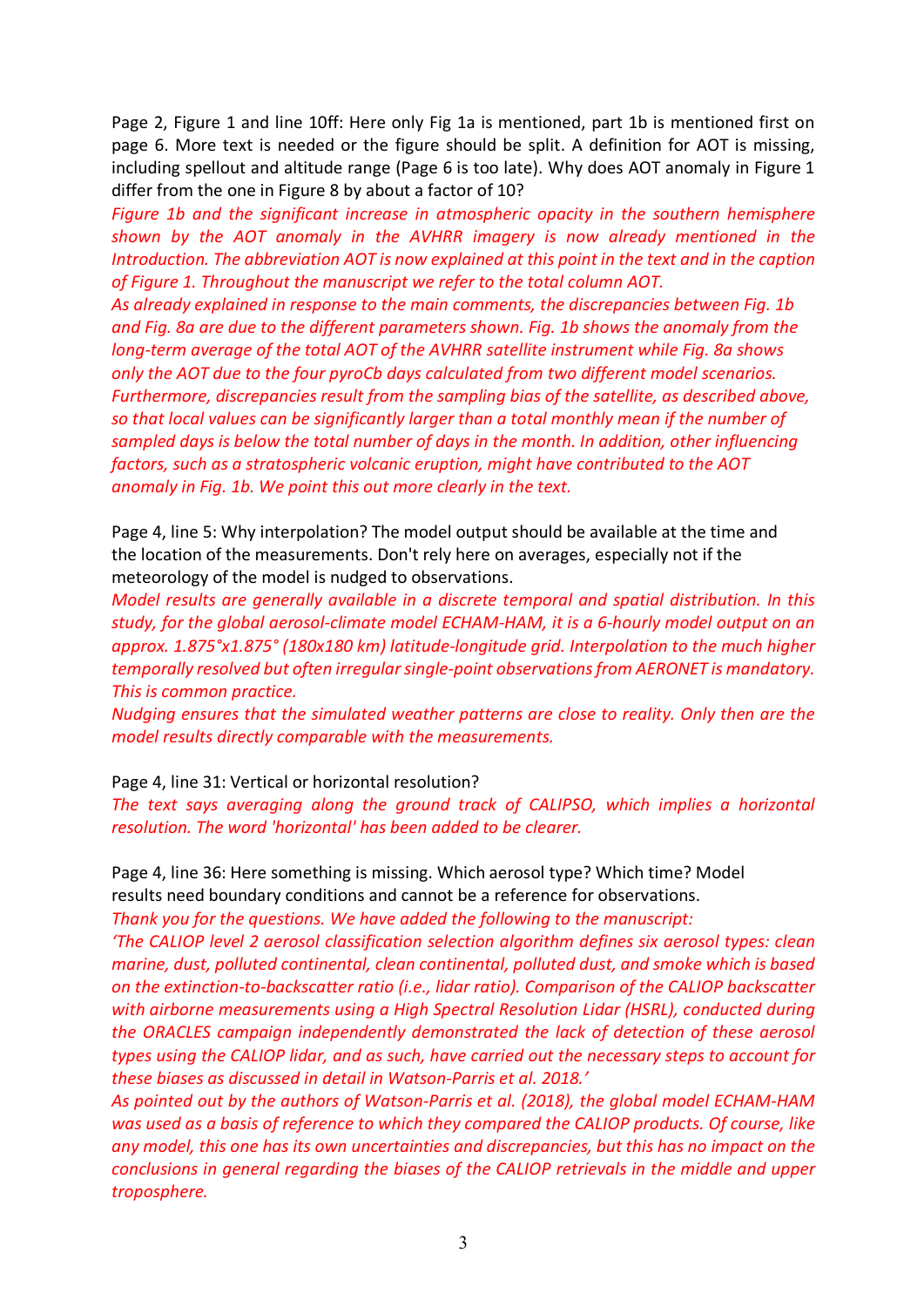Page 5, line 12: Mention tropopause region and reason (Pyro-Cb) already here. Also it should be mentioned how many teragrams of smoke (carbon) were injected in each of the 4 events to enable comparisons with the values of other papers mentioned in the introduction (or the abstract?). More details on the relations between GFAS and estimated injected OC (organic carbon) and BC (black carbon) should be included (here or in an Appendix).

*Thanks for the suggestion. The approach of the sensitivity experiments to inject the smoke in the tropopause region for pyroCb days is now briefly mentioned in Sect. 2.4.1. We also added the amount of smoke emitted in the model during these days.*

Page 5, line 14: The 47 level version does not have a QBO and has problems with the "H2O tape recorder", i.e. the vertical transport. It is better to use L90. This should be mentioned as a possible reason for discrepancies. Is nudging applied everywhere (may cause numerical problems) or only in the troposphere and lowermost stratosphere?

*The model runs were done in nudged mode to reproduce the meteorology as closely as possible. The logarithmic ground pressure is nudged, as well as the divergence and vorticity in all model layers, with relaxation times of 24, 48 and 6 hours respectively. We are aware that this leads to bias at different levels, but only nudging allows comparability with observational data.*

*Possibly also because of the nudging we could identify the wind patterns typical for the QBO in the long model run.*

*Thank you for this advice. We will gladly take up the suggestion of a simulation with L90 for future model runs. Here, however, a rerun of the experiments is out of the scope.*

*However, it is important to emphasize that the uncertainties in the study of the Australian forest fire aerosol are mainly in the representation of the stratospheric smoke injection as we show in this paper.*

Page 6, line 2 or 4: Does this refer to the 8% mentioned on the previous page or in BASE? *The experiments with and without interactive aerosol-radiation interaction were performed for the BASE, TP+1, and TP1\_8020 case scenarios. The text was updated accordingly.*

Page 6, line 9ff: This paragraph might be better moved to the introduction. Fig. 1b is inconsistent to Fig. 2, please explain why. Or is this just a problem with the range of the colors in the figures?

*As replied to an earlier comment, Figure 1d is now already described in the Introduction.*

*The figures Fig. 1b and Figs. 2a,d are not directly comparable. Figure 1b presents AOT observations by AVHRR for January 2020. January 2020 was the month, in which the wildfire plumes where thick close to source in Southeastern Australia. In the weeks after the event, the smoke aerosol spread over a larger area and also the amount of smoke aerosol decreased. Figure 1b was therefore meant to show the apparent short-term direct effect of the wildfires and was shown only for January on purpose. In contrast, Figs. 2a,d show the differences in mean AOT for January – March 2020 between the model scenarios BASE (2a) and TP+1 (2d) against NoEmiss, respectively. Therefore, they exclusively show the contribution of the smokeonly AOT for the case where no smoke injection by pyroconvection is prescribed in the model (Fig. 2a) or for smoke injection into the model layer above the tropopause on the AOT for pyroCb days 29-31 December 2019 and 4 January 2020 in southeastern Australia (Fig. 2d). The*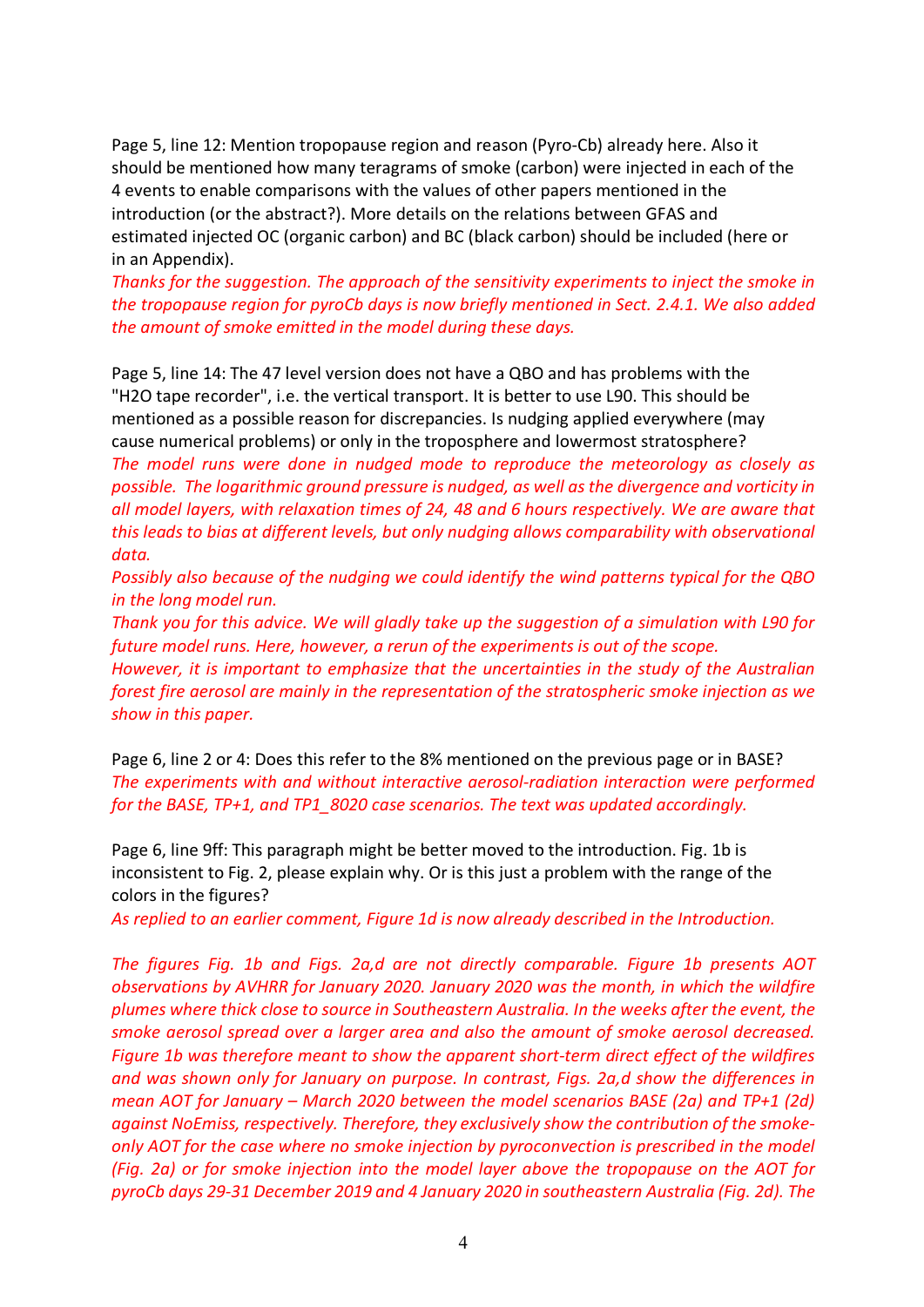*satellite-based AOT anomaly in Fig- 1b results from the difference against a long-term mean. Hence, many different aspects can contribute to the observed anomaly, e.g. wildfires in the region also beyond the 4 pyroCb days, general offset in AOT as mentioned by the reviewer in a previous general comment. Furthermore, due to the scarce observational data, the January 2020 mean of observed AOT is not directly comparable to the modeled mean AOT. For example, the AVHRR instrument can only observe AOT over cloud-free non-glint water surfaces. Therefore, there aren't valid retrievals and subsequently provided daily means for each pixel on each day. For the map in Fig. 1b, we only consider pixels with at least 5 days of valid retrievals in January 2020 to calculate the mean. This information will be added in a brief manner in the figure caption and a more detailed explanation will be given in section 2.3. The uncertainty of a single AOT retrieval is 0.2, which is in particular critical for low AOT values. The uncertainty of the January 2020 mean for a single pixel is therefore difficult to quantify. Therefore, a quantitative comparison between model and AVHRR observations was on purpose not included in the paper.* 

*However, by averaging over larger areas or longer time periods this uncertainty should average out to some extent. The figure below shows the average AOT in January 2020 between 20-60°S in 15° zonal sectors from Australia westwards for both the ECHAM TP+1 simulation and the AVHRR observation. Note that here still areas with fewer valid satellite observations (more frequent in the south of the 40x15° boxes) are underrepresented in the areal mean. Further, the AOT in the figure does not correct for the different wavelengths (550nm in ECHAM,*  and 630 nm by AVHRR). The figure indicates the general underestimation of AOT by the model *simulation that was also seen in the comparison to the AERONET observations (Fig. 3).*

Page 7, Figure 2 and line 11: Are these values out of the range of the color bar? Please adjust the color bar to accommodate this. *Done.*

Page 8, line 17: This scenario should be also in section 2.4.1, maybe in parentheses. Or refer at least to Table 1.

*Here, the half-sentence explaining the scenario again was misleading. It is in fact the BASE case. This half-sentence was removed.*

Page 9, line 1ff: Caption too short, spell out RMS, normalized against what average(s)? *The missing information was added to the figure caption accordingly.*

Figures 4 and 5: Standard units for extinction are "km-1", please convert axes, also to be consistent with Figure 7. I suppose the authors mean 1e-06 with Mm. *The figures were revised accordingly.*

Figure 5: Please adjust the heights of the panels. It would be also nice to have additional panels with consistent palettes where the lidar ratio is applied for conversion. *Figure 5 is primarily meant to give a qualitative impression of the layering of the Australian smoke plume. The quantitative comparison is already shown in Fig. 4. The height axes of the panels were unified and the color tables adjusted. However, the high temporal resolution of this lidar imagery does not allow a conversion to extinction, since a clean cloud-aerosol discrimination is not possible and thus no lidar ratio can be assumed.*

Page 11, line 8: Add "(with interaction between radiation and dynamics)"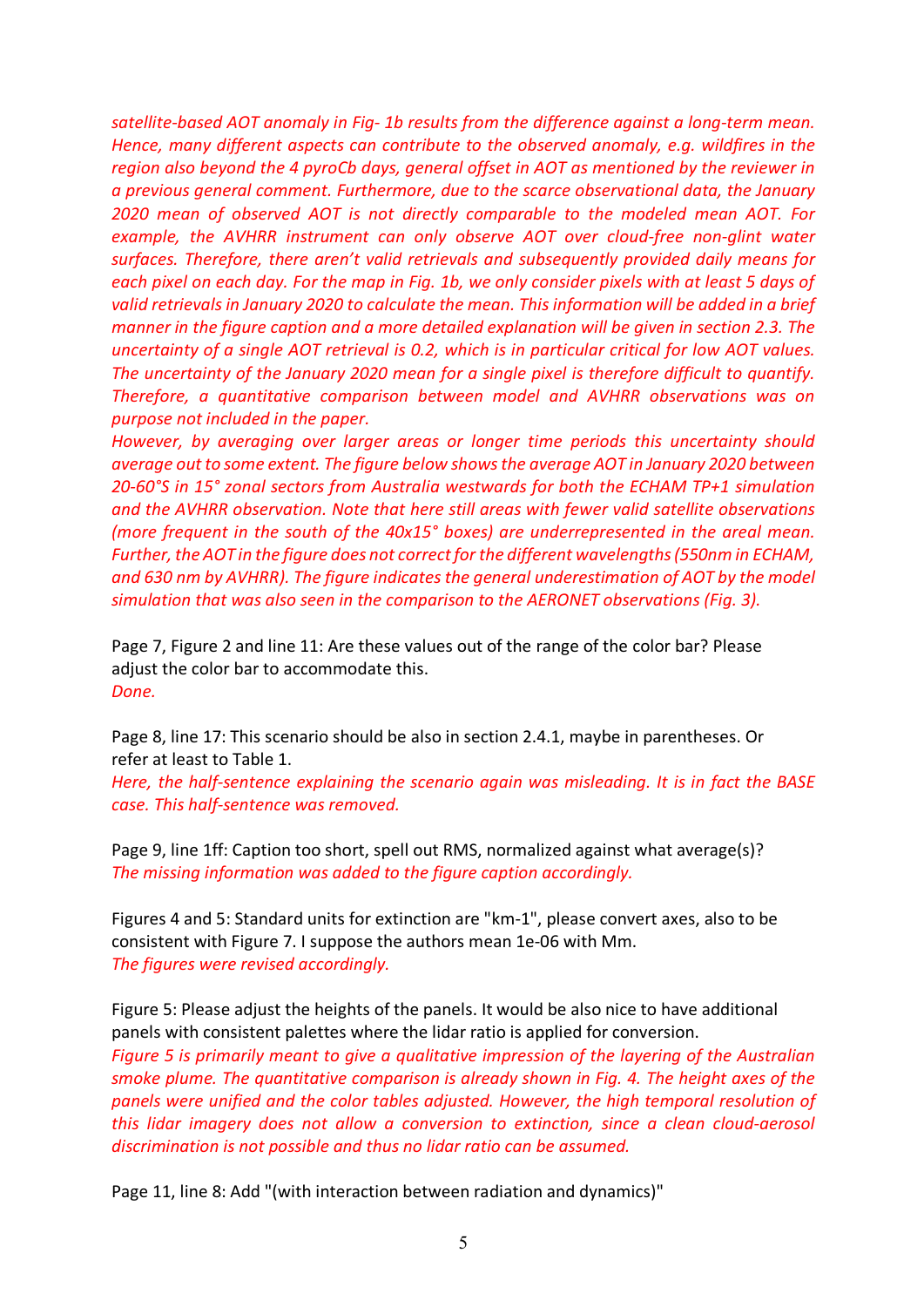*There seems to be a misunderstanding about the calculation of the radiative forcing. See also the reply to the comment on page 12, line 7.*

*The instantaneous forcing was actually calculated by a double call of the radiation scheme in the model, so that no dynamic influences are included in the aerosol radiative forcing and heating rates. These are in fact instantaneous estimates. Since we obviously missed to mention this, the following sentence was added to the model description: "The instantaneous direct radiative forcing from the modeled wildfire aerosol is calculated by double calling the radiation routine in ECHAM6.3-HAM2.3 in order to diagnose the radiative forcing avoiding any impact on the atmospheric conditions such as dynamics, moisture fields and clouds, but including the net solar and thermal fluxes at the bottom and top of the atmosphere."*

Page 11, line 11ff and Figure 7: As shown, the agreement is poor (not "well"). The figure has to be improved as mentioned above and more explanation is needed. The disagreement cannot be explained by sampling issues alone (section 2.3). These results are in a strong contrast to Figure 4 where the model at least follows the observed vertical patterns.

*See the reply to the corresponding main comment. Figure 7 was completely revised and additional information was added to the text.*

Page 12, line 7 and later: Taking the difference of radiative fluxes from 2 simulations is not exactly "instantaneous radiative forcing" since convection or other non-radiative processes might be different. It is, however, an estimate.

*We believe there is a misunderstanding regarding the calculation of the radiative forcing. Please note that here actually the instantaneous forcing was calculated by a double call of the radiation scheme. This means that there is no response from clouds, humidity, etc. Nevertheless, there may be negligible model deviations over the Australian area due to nonlinear effects in the aerosol microphysics of the total particle population. However, we already explicitly refer to 'estimates' in the text, e.g. in the heading of Section 3.2 and therein, as well as in the Abstract and in the caption of Table 3. In addition, "estimates of solar radiative forcing" was added to caption of Fig. 8.* 

#### Page 12, line 22: Is this number local or some kind of average?

*As mentioned earlier in the text, this is a monthly average for January 2020. The sentence was revised to be clear: "On the other hand, according to the model, the smoke-containing air layer itself experienced significant absorptive heating with maximum heating rates of 1.7 K day-1 on average in January 2020 for the TP+1 case."*

Page 13, line 9: The particle SSA depends strongly on the partitioning between BC and OC. More information on this would be useful here, at least some typical number of the ratio with a range.

*Fair point. Together with further edits on the uncertainties of the forcing estimates in response also to Reviewer #2 we have added: "A recent comprehensive analysis of aircraft data indicates that model parameterizations may overestimate absorption by biomass burning aerosol (Brown et al., 2021). In our model, at the height of maximum extinction of the smoke plume, the ratio of black to total carbon (BC/(BC+OC) mixing ratio) is approximately 0.05 – 0.08, corresponding to a particle SSA between 0.82–0.85 at 550 nm."*

Page 13, line 14: This is in contradiction to the large high bias in Figure 7.